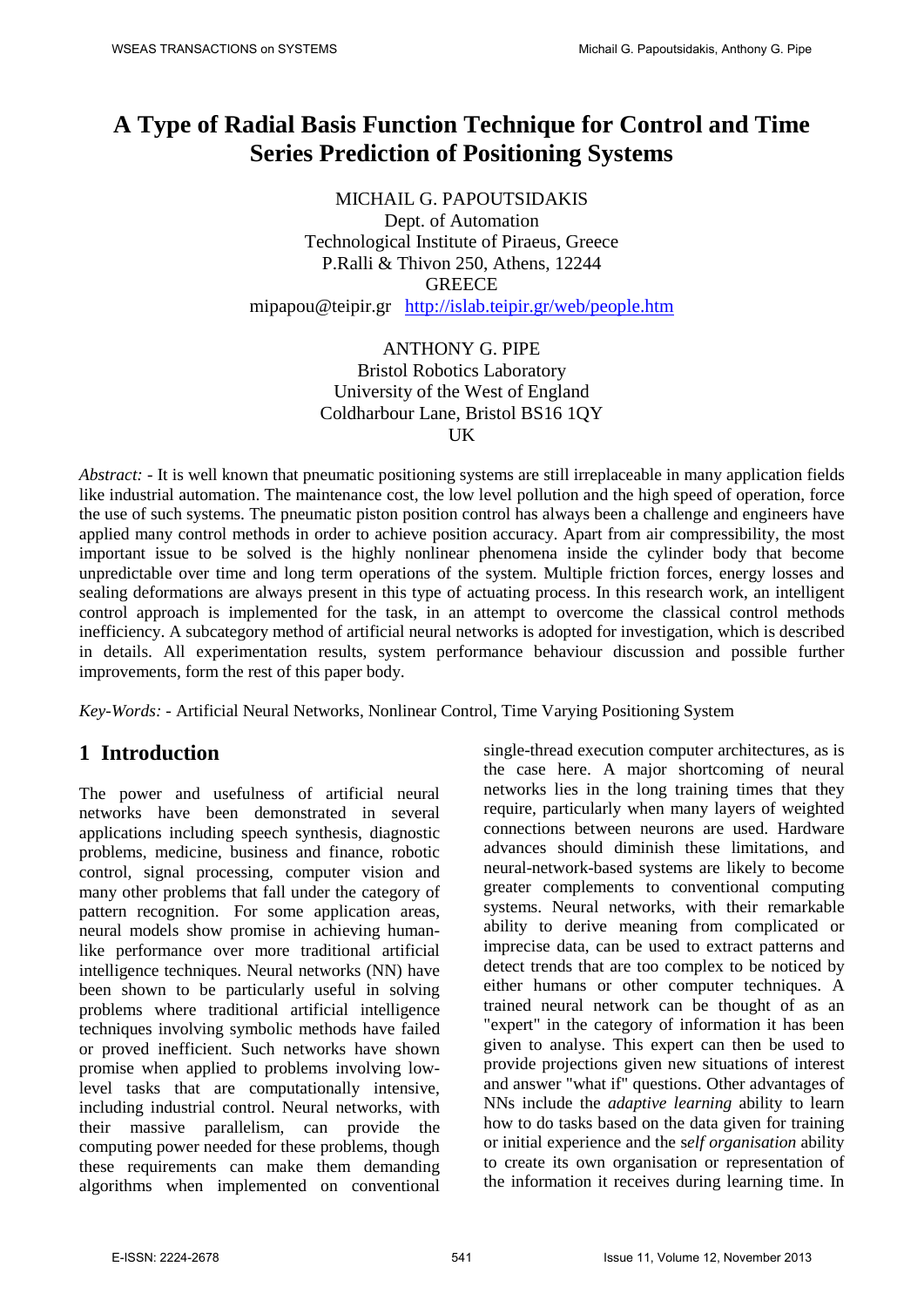addition to this, the *real time operation*  characteristic of ANNs allows computations to be carried out in parallel, hence special hardware devices have been designed and manufactured which take advantage of this capability.

An Artificial Neural Network (ANN) is an information processing paradigm that is inspired by the way biological nervous systems, such as the brain, process information. The key element of this paradigm is the novel structure of the information processing system. It is typically composed of a large number of highly interconnected processing elements (neurons) working in unison to solve specific problems. A neural network is an interconnected group of artificial neurons that uses a mathematical or computational model for information processing based in a connectionistic approach to computation. In most cases an ANN is an adaptive system that changes its parameters and/or structure, based on external or internal information that flows through the network. The most common type, the 'Multi-Layer Perceptron (MLP) is shown in figure 1:





Fig.1 A simple MLP neural network

The above figure represents this type of ANN, which consists of three groups, or layers, of units: a layer of "input" units is connected to a layer of "hidden" units, which is connected to a layer of "output" units. The activity of the input units represents the raw information that is fed into the network. The activity of each hidden units is determined by the activities of the input units and the weights on the connection between the input and the hidden units. The behaviour of the output units depends on the activity of the hidden units and the weights between the hidden and the output units. This type of network is interesting because the hidden units are free to construct their own representations of the input. The weights between the input and hidden units determine when each hidden unit is active and so, by modifying these weights, a hidden unit can choose what it represents. In more practical terms neural networks are nonlinear statistical data modelling or decision making tools. They can be used to model complex relationships between inputs and outputs or to find patterns in data. ANNs, like people, learn by example. An ANN is configured for a specific application, such as pattern recognition or data classification, through a learning process. Learning in biological systems involves adjustments to the synaptic connections that exist between the neurons. This is true of ANNs as well, as in [1], [2], [3], [4] [5], [6], [7], [8], [9] and [10] . An artificial neuron is a device with many inputs and one output. A neuron forming part of a supervised ANN has two modes of operation; the training mode and the using mode. In the training mode, the neuron can be trained to track a particular input-output relationship or set of such relationships. Another categorisation that can be applied here is whether changes from learning are applied after presentation of each input-output training example, or if the errors are summed and used for training only after the ANN has been exposed to the whole set training set. The former is often called 'incremental mode' training, whilst the latter is often called 'batch mode' training. The former, however, allows for 'on-line' training, i.e., ANNs that learn new input-output relationships whilst they are active, as is the case here.

Every neural network possesses knowledge that is contained in the values of the connections weights. Modifying the knowledge stored in the network as a function of experience implies a *learning rule* for changing the values of the weights. All learning methods used for adaptive neural networks can be classified into three major categories, each corresponding to a particular abstract learning task. Usually any given type of network architecture can be employed in any of those tasks. The learning categories are, reinforcement learning, unsupervised learning and supervised learning which was adopted in this paper. Supervised learning incorporates an external teacher, so that each output unit is told what its desired response to input signals ought to be. During the learning process global information may be required. An important issue concerning supervised learning is the problem of error convergence, i.e., the minimization of error between the desired and computed unit values. The aim is to determine a set of weights, which minimizes the error. One well-known method, which is common to many learning paradigms, is the least mean square (LMS) convergence. In supervised learning, a researcher is given a set of examples pairs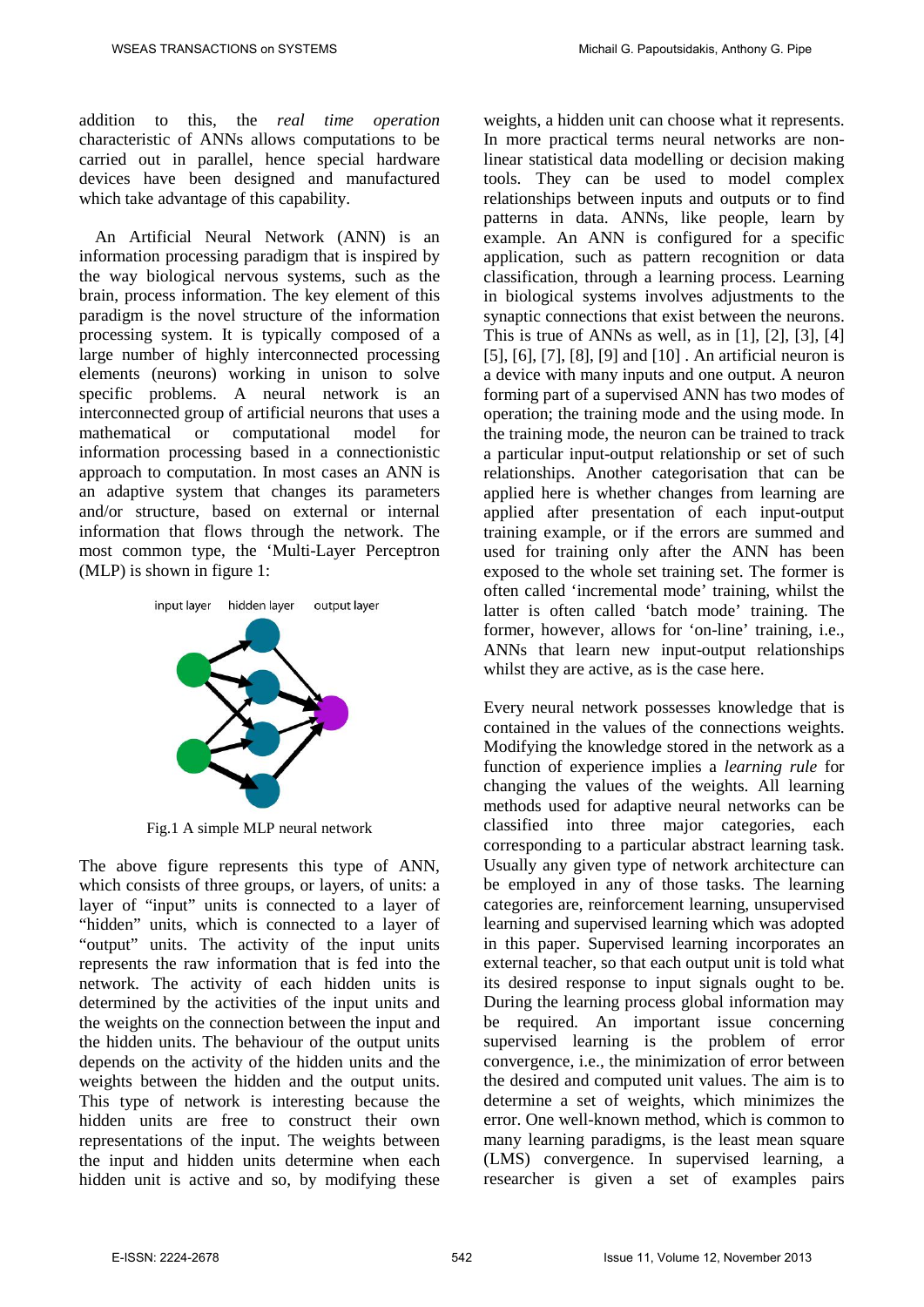$(x, y), x \in X, y \in Y$  and the aim is to find a function  $f$ , which is considered as the networks output, in the allowed class of functions that matches the examples. In other words, the goal is to infer how the mapping implied by the data and the cost function, is related to the mismatch between the mapping and the data. It must be stated that a neural network learns off-line if the learning phase and the operation phase are distinct. A neural network learns on-line if it learns and operates at the same time. Usually, supervised learning is performed off-line, whereas unsupervised learning is performed on-line, as in [11], [12], [13], [14] and [15]. Some earlier research work has been carried out in the area of pneumatic systems control by using some kinds of neural network approach. In addition to this, other attempts to apply a neural network controller in a pneumatic system for position control have shown that, although successful performance was indicated, there was still space for further improvement of the controllers, as in [16], [17], [18] [19], [20] and [21].

### **2 The ANN Type of Control**

#### **2.1 Experimental Rig Details**

The equipment which was used to undertake the control tasks of this research work, consists of a double acting cylinder (FESTO DSW-32-80-A) of 80mm piston stroke, a proportional servo valve (FESTO MPYE-5-1/8-) with 50msec response time, a linear variable differential transducer, (RDP ACT1000C) as a position sensor for feedback signaling and all necessary gear such as tubing, air preparation and mountings. The pneumatic cylinder is placed vertically because during experimentation its performance was also investigated under variable loads or multiple constant loads. As an interface between the experimental rig and the user, a common PC was used thus all data were recorded into it. A 32-bit microcontroller board was used additionally to the PC in order to compile and execute the ANN control algorithm in the appropriate C programming language code. The microcontroller's output, via wiring, was straight connected to the servo valve, which is the 'controllable' device of the system. The input signal of the microcontroller is the feedback of the position sensor and the target position that the user demands. The detailed block diagram of the pneumatic positioning system is provided in the following figure:



Fig.2 The overall system block diagram

#### **2.2 Radial Basis Function Technique**

In this research project it was decided to implement a specific neural network method, which has been used before in nonlinear control tasks, but has never been applied so far in this kind of pneumatic actuator control. This method is called "Radial Basis Function" (RBF) and is a subcategory of the supervised learning neural networks control approach, discussed earlier. The motivation to use this method, apart from the fact that it has not been used before in such pneumatic systems, is that it looks very promising for tracking position control tasks in other related applications, such as electricmotor actuated robot manipulators (see [11], [12] and [13]). The RBF network method is very useful for function approximation, classification and modelling of dynamic systems and time series prediction. They typically consist of three layers: an input layer, a hidden layer with a nonlinear RBF activation function (the neurons), and a linear output layer, shown in the next figure, where  $x_1, x_2, x_n$  are multiple inputs and  $\hat{y}$  is the single output:



Fig.3 A typically Radial Basis Function network

For the pneumatic system used in this project, the plant has one output, which is the cylinder piston position. At the input of each neuron, the distance between the neuron centre and the input vector is calculated. The output of the neuron is then formed by applying the basis function to this distance. The RBF network output is formed by a weighted sum of the neuron outputs. A bias signal can then be added, but is not used here. For a given input value (or values if there is more than one input), typically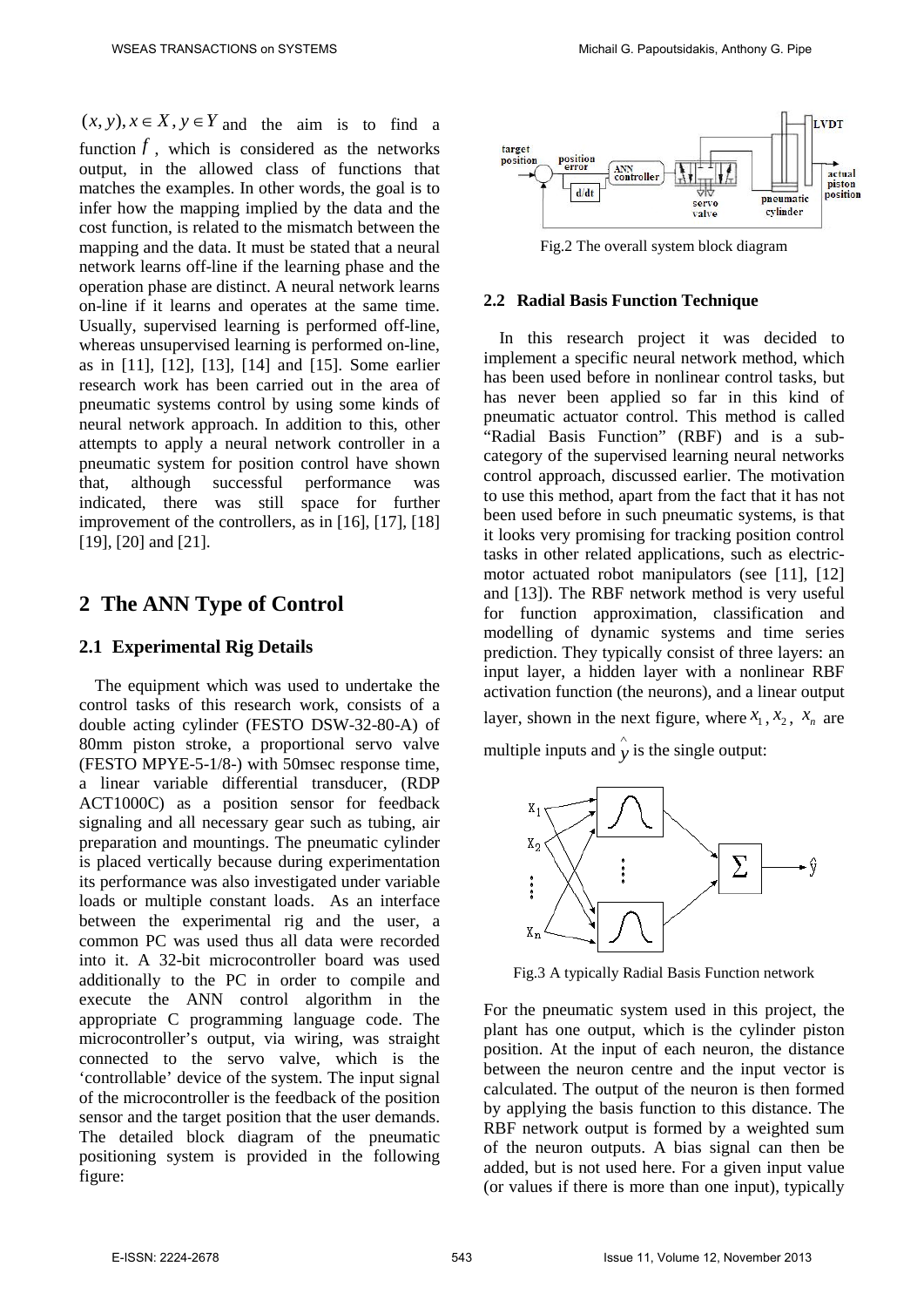only a small group of neurons is active. As the input value(s) change, so does this group. This is very different from the most common type, the Multi-Layer Perceptron (MLP) where, all neurons are active in forming the output of the ANN no matter what the input value is. The arrows in the figure symbolize parameters in the network. Figure 2 illustrates an RBF network, which is often complemented with a linear part. This corresponds to additional direct connections from the inputs to the output neuron. Mathematically, the RBF network, including a linear part, produces an output given by:

$$
g(\theta, x) = \sum_{i=1}^{nb} w_i^2 e^{-\lambda_i^2 (x - w_i^1)^2} + w_{nb+1}^2 + x_1 x_1 + \dots + x_n x_n
$$

(1)

Where,

*nb* is the number of neurons, each containing a basis function. The parameters of the RBF network consist of the positions of the basis functions  $w_i^1$ , the inverse of the width of the basis functions  $\lambda_i$ , the weights in output sum  $w_i^2$ , and the parameters of the linear part  $x_1,...,x_n$ . In some cases of function approximation, it is advantageous to retain the additional linear part, but it can also be excluded in many other cases. The parameters are often lumped together in a common variable  $\theta$  to make the notation compact. The generic description  $g(\theta, x)$ of the neural network model can be used, where *g* is the network function and  $x$  is the input to the network. In the training process, the parameters of the network are tuned so that the training data fit the network model, equation (1), as well as possible. Commonly Gaussian curves are used for RBFs and are chosen for single input, single output control tasks. In this case the basis functions look like "bell"-shapes distributed around the xy-surface. Basis functions are normally of equal size and shape and normally of even separation and hence overlap. Parameters that are open to design decisions include RBF function shape, learning rate and RBF width and separation. Once these parameters are fixed for a given network architecture, the learning algorithm operates on the "weight vector" to gain to obtain the desired performance. An alternative, and complementary, view of how these networks operate is worth noting here, because it may help the reader to understand why some of the work

described below and the future enhancements proposed could improve performance. Effectively, this type of ANN is a kind of 'fuzzy look-up table', where nonlinear functions that have overlapping but only local influence with respect to the input values, are weighted and then summed to give an overall output. This means that RBF function width and separation affect the manner in which the network can track important input changes. If the functions are wide, but the input values change rapidly, then it is likely that the neuron activity will 'filter out' any fast changing input values, and the ANN may not react appropriately. However, having a larger number of smaller width and more closely packed RBF functions will reduce the ability of the ANN to generalize between training set examples because the learning will be more highly localized, and there can be an explosion in the required number of neurons to cover the input space. For this project, there are three important advantages of the RBF that make it more useful network rather than the MLP, like:

- There is only one layer of weighted connections. This means that, for any inputoutput mapping, there is only a singe weightvector that solves it. This makes learning fast and reliable.
- Neuron activation and learning is localized in the input space. This means that when a new input-output relationship is learned, it will not affect other learned mappings, as is the case for the globally active MLP. In the case of the MLP, if we used it for on-line incremental learning, then we would have to re-train the ANN with the entire training set acquired so far, plus the new example, a gradually increasing sized training set and hence, an impractical approach.
- The weight vector values are applied to the computational feed forward processing *after* input signals have passed through a nonlinear function (the basis function).

Since this is a supervised learning architecture, it is assumed that there is a training set. The training set provides known examples of input-output mappings between which the network will interpolate. The algorithm is an iterative one, as for all neural network learning algorithms, i.e., the training examples are repeatedly presented, each time finding an error between the actual RBF net output and the desired output for a given input value. Each error is used to update the weights of those neurons that were active in producing that output value. A proportion of an error is taken by multiplying it by a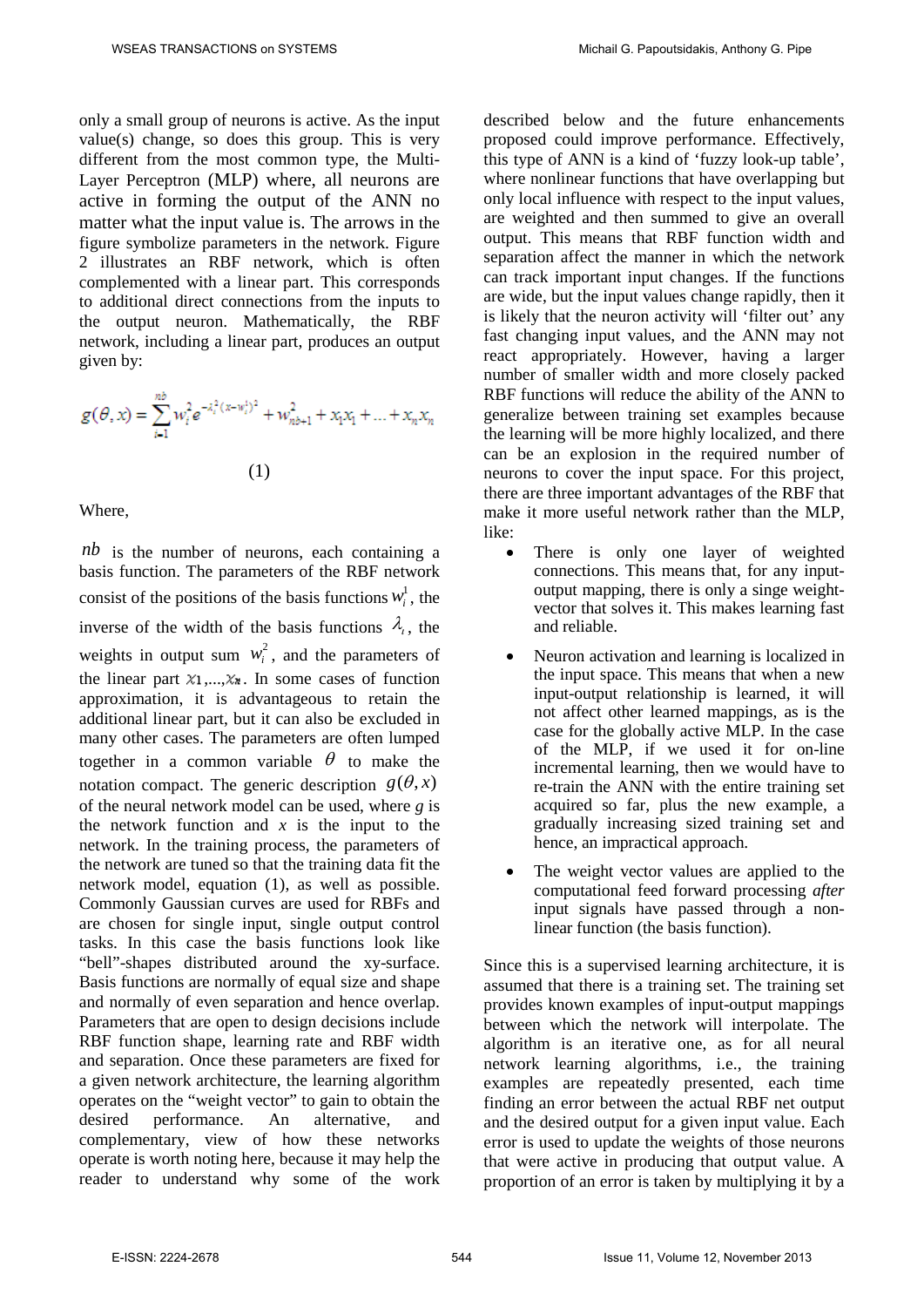"learning rate". For each neuron, this value is then modified by a "weighting factor" proportional to the activation of that neuron. "Incremental" training is used so that the weighted-error values are used immediately to update the weights.

The task of maintaining position stability over long-term operation of the actuator was the scope of experimentation. It was decided to keep as a base the classical PD control method due to its excellent results recorded in [12] and the fact that the PD controller gains are already estimated from prior experimentation. The basic idea here is to use the fixed gain PD controller, and then 'wrap around it' the RBF ANN, so that it sees the same inputs that the PD controller sees, and then adds its output to the PD controller output at a summing junction. The learning signal for the ANN is the error signal between the desired and actual cylinder piston positions. As the PD controller varies in its accuracy due to the time-variant nature of the plant, then the ANN learns to take actions that correct those inadequacies on-line. Throughout the whole experimentation with the pneumatic system during this research project, it was clearly noticeable that the system changes unpredictably due to its response over long term operation. The goal of overcoming the time variant effects in the system was the reason for designing long term experiments and recording whether or not the behavior was improved by applying the RBF neural network method to the plant. It must be stated here that the RBF control algorithm code, all necessary data acquisition code and all communication code between the microcontroller and the pneumatic valve is available from authors upon request since they could not fit in a short paper publication like this. In an attempt to describe the implementation of the neural network controller to the system, some necessary explanations must be provided as an addition to all the above text. There is the fact that a 'temporal advance' factor needed to be evaluated, which corresponds to the temporal inverse of the delay through the plant, i.e., a signal is applied to the plant and sometime later an error is observed that is the result of applying that signal. This means that, when using an error as a training signal, we need to modify weights in the ANN, which correspond to neurons that were active previously by that fixed 'temporal advance' value. This was evaluated experimentally and, when estimated to be 4ms, gave satisfactory performance. In other words, at a 1ms sampling period, the error signal was used to modify those ANN weights that were active 4 times steps previously because they gave rise to the observed error. To this end, the use of the 'ANN wrapped round' structure allows for the PD controller to force the overall controller output values to be bounded during all experiments.

To save time in some of the following experiments, the PD controller was artificially 'detuned' in order to observe and have the ANN correct effects similar to those observed during long-term experiments. In addition, long-term experiments were carried out, turning the ANN learning on and of manually to show its effects. Although learning could be left on permanently, in any practical industrial context, one would not want to have the complex ANN on-line learning code turned on permanently when it is not needed, and it would be simple to automate an on-line error margin estimator that could autonomously turn ANN learning on and off as appropriate so as to allow the ANN to correct for time-varying inaccuracies as and when required.

## **3 Experimentation and Results**

Figure 4 illustrates the overall functionality of the on-line learning algorithm, the axes of figure 4, like all other figures in this section, show time in seconds on the x-axis and the magnitude of the 'position' plot in sensor count values of the LVDT attached to the piston on the y-axis, as measured by the microcontroller.



Fig.4 On-line learning functionality

In the above figure, the RBF-node placement algorithm was set to place a maximum of 10 nodes, within a range of time starting from a fixed point relative to the rising edge of the square wave. Node placement was restricted to 10 because, for the medium-power microcontroller used here, this was the maximum number of nodes that could be processed in real-time during the 1ms sampling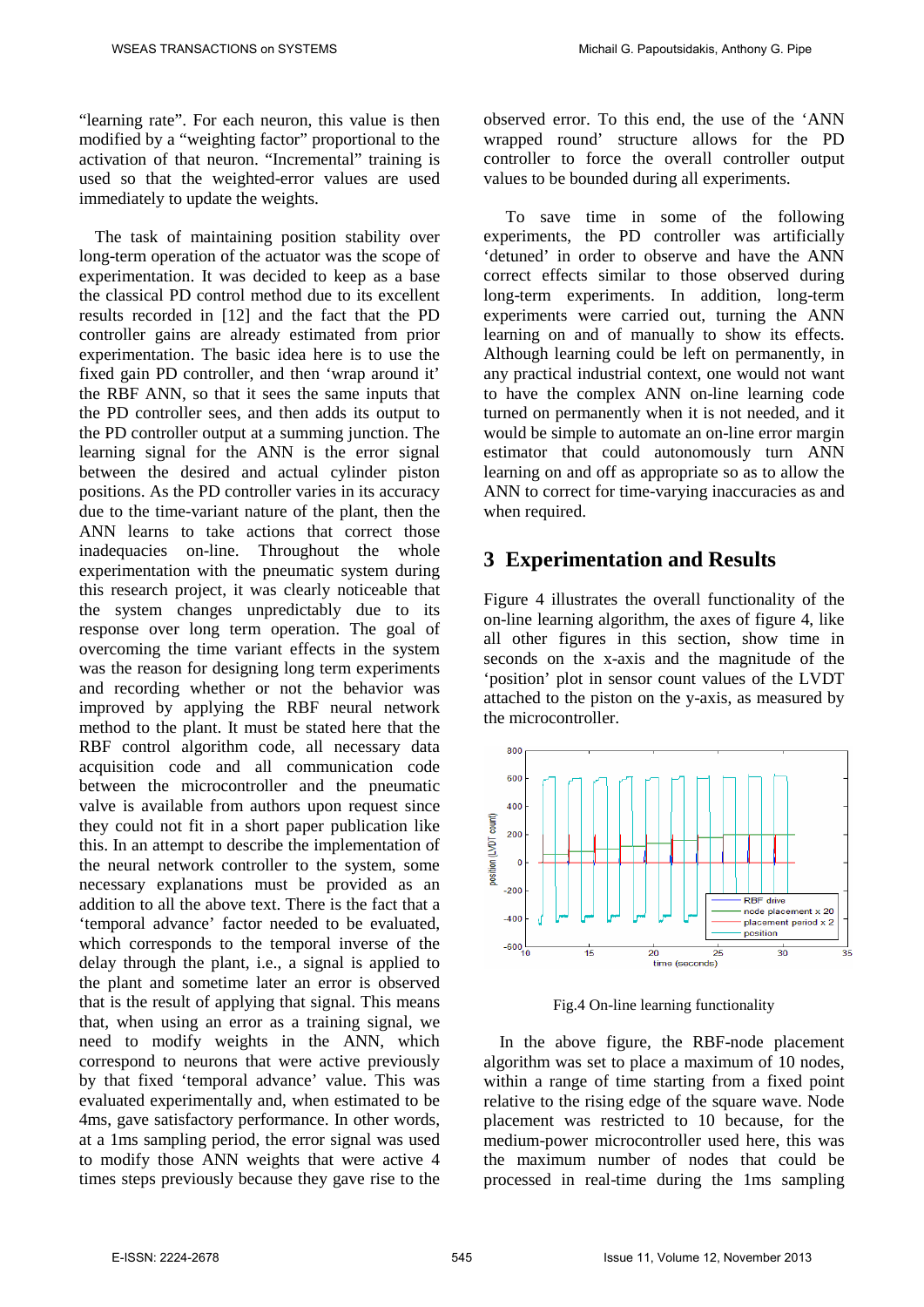period. The decision of whether to place another RBF node or not, is made by the on-line learning algorithm, based on the magnitude of measured error between demanded and actual piston position and whether there is already a node placed within the region. As a result, if the error was larger than a set value and there was no RBF-node centred within a set distance, then a new node was placed. Regardless of whether a new node had been placed or not, if the error was larger than a minimum set value, then a pass of the incremental learning algorithm was then executed. The 'node placement x 20' plot in figure 4 shows the number of nodes currently allocated, and it is easy to see the node count increasing at each of the 'position' plot rising edges. In fact, figure 5 zoomed in at the end of figure 4, shows that 3 nodes were placed during the illustrated 'demand square-wave' period (and the location of placement in the time domain (x-axis position)), bringing the total number of node placed to the maximum of 10 during the period covered by figure 4. The 'node placement x 20' plot was multiplied by 20 to make the values consistent with the y-axis numbered scale. The 'placement period x 2' plot shows the period allowed for RBF-node placement, and can be more clearly seen in figure 5. The triangular shape of the plot has little significance, it is simply the result of plotting the value of an internal variable that is incremented each 1ms sample period after a 'start-time' until it reaches a maximum value of 100 (shown as 200 on the figure due to multiplying this variable by 2 before plotting, again so as to be consistent with the y-axis labelling).



Fig.5 Zoom in at the end of figure 4.

Careful inspection of the 'start time' for RBF-node placement reveals that the time chosen precedes the rising edge of the 'position' plot, illustrating the need to place nodes right at the beginning of the step demand in desired piston position. Indeed, for optimal performance, it might be better to place nodes that predict this demand, though this was not done here, and would only make sense for repetitive cyclic behavior (as actually used here for, though only for test purposes).

In earlier long-term experiments reported in earlier research work as in[22], [23] and [24] it was noted that, given an initially hand-optimized PDcontroller, and with fixed PD gains thereafter, the plant response would become progressively overdamped, a situation that could be improved by retuning to higher gain values. To simulate the main time-variant effects of these long-term experiments, here, the PD-gains were deliberately de-tuned to give over-damped performance from the outset. Since there is a concern here of showing the *potential* of RBF RAN algorithm in this application domain, this method of obviating time-consuming long-term experiments was considered adequate. With the RBF RAN 'strapped round' the PD controller, and with RBF-node placement restricted to the period around the leading edge of the step demand, it should be able to provide a corrective drive to the system so as to reduce the over-damped effects on the leading edge of the plant's response to a positive step demand. The initial over-damped response is illustrated in figure 6, where the stepdemand position value is shown by the dotted line. It is clear to see that, although it reduces during the period of the positive part of the square wave position demand cycle, the plant has a significant error during the steady-state time, in addition to the poor leading edge rise-time. With the learning switched on, after approximately 15 seconds of operation, it can be clearly seen in figure 6 that the rise-time has been improved and steady-state error reduced by the RBF drive signal.



Fig.6 Learning switched on at start of operation

After further operation with the learning switched on, it can be seen in figure 7 that performance is improved further.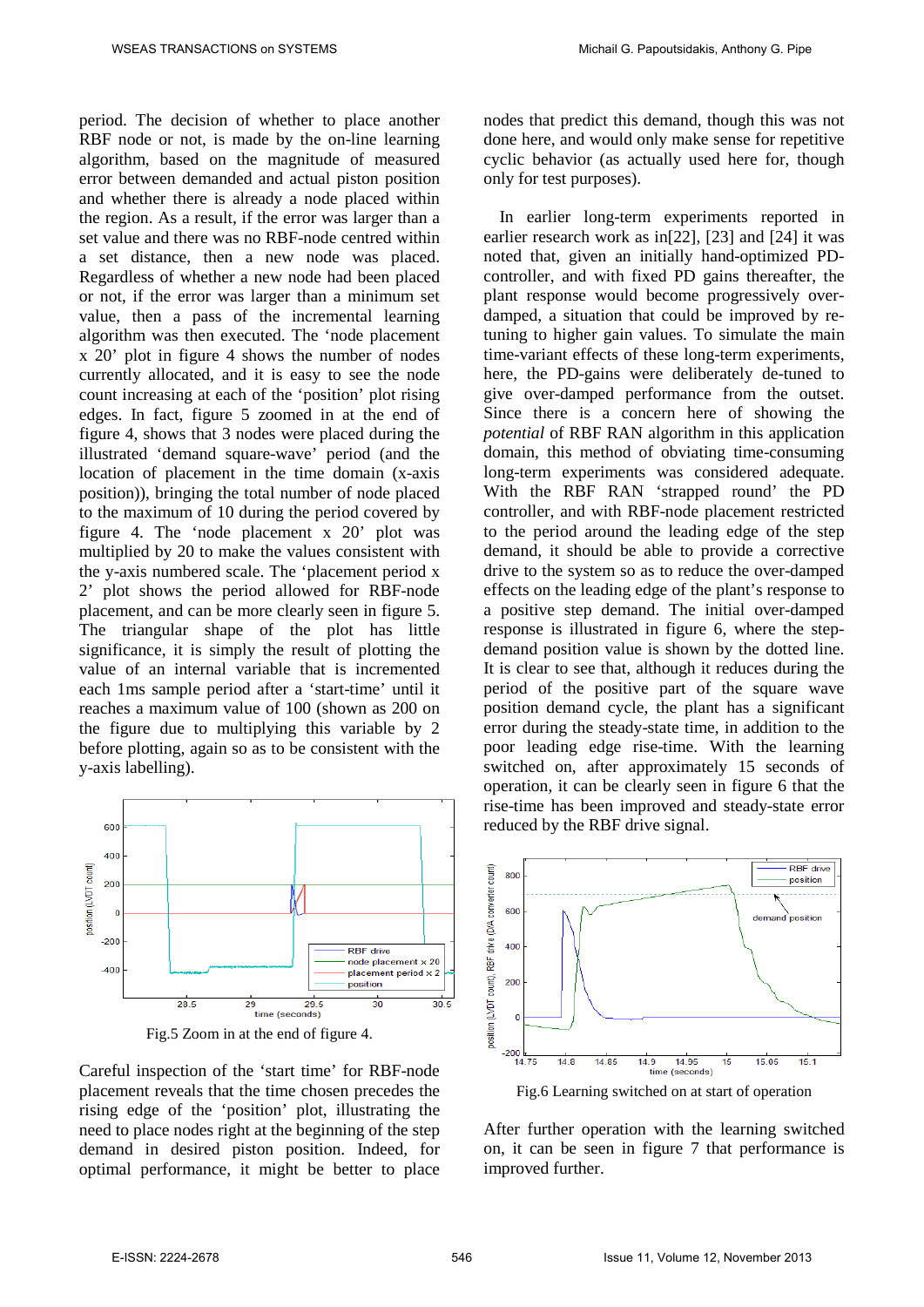

The following observation should be noted. A limit had to be placed on the maximum numbers of RBFnodes (10 in this case, as previously mentioned), and a reasonable limit had also to be set on the maximum size of a node (i.e., its spread or width on the time-domain x-axis of these figures) so that the effect of a given node was appropriately local in the time-domain.

In order to illustrate the behaviour and the stability of the control algorithm another challenging experiment was designed. In order to simulate a demanding industrial environment, the effects of long-term operation were investigated using a different cylinder to the one used for tests earlier here. A different cylinder (although the exact same FESTO model) was used in order to illustrate the versatility of this algorithm, as well as indicating minor limitations to the RBF RAN algorithm as it currently stands. This new cylinder displayed different long-term time-variant characteristics to the first one. Over extended periods of operation, instead of requiring *increase* in both P and D gains, manual re-tuning resulted in a requirement to *reduce* the derivative (D) gain to ameliorate an oscillatory overshoot in the rising edge response to a step position demand. The details of this difference in long-term characteristics is not fully understood within the scope of this research work, but it can easily be imagined that the balance between the plethora of components affected by the passage of time during an experiment and, particularly, the concomitant temperature effects, could be different from one cylinder to another even though they might have been completely identical manufacture. These differences were compounded, in this case, by the fact that the new cylinder was, literally, newer, and had been subjected to far fewer previous operations during its lifetime. Whilst the initial response of this cylinder to a step demand input is plotted in figure 8, after approximately 37 minutes of continuous operation in this square wave demand regime, the plant response appeared as shown in figure 8.



Fig.8 Initial response to a step input

The increased leading edge oscillatory response is clearly visible in figure 9.



Fig.9 Long-term response to a step input without RBF

To reduce this effect without having to manually retune the PD controller, the RBF RAN was, again, strapped round it. After some additional time a useful, if incomplete, reduction in oscillatory response was achieved, as can be seen in figure 10, thus proving once again the beneficiary affect of the ANN method adopted in the pneumatic system.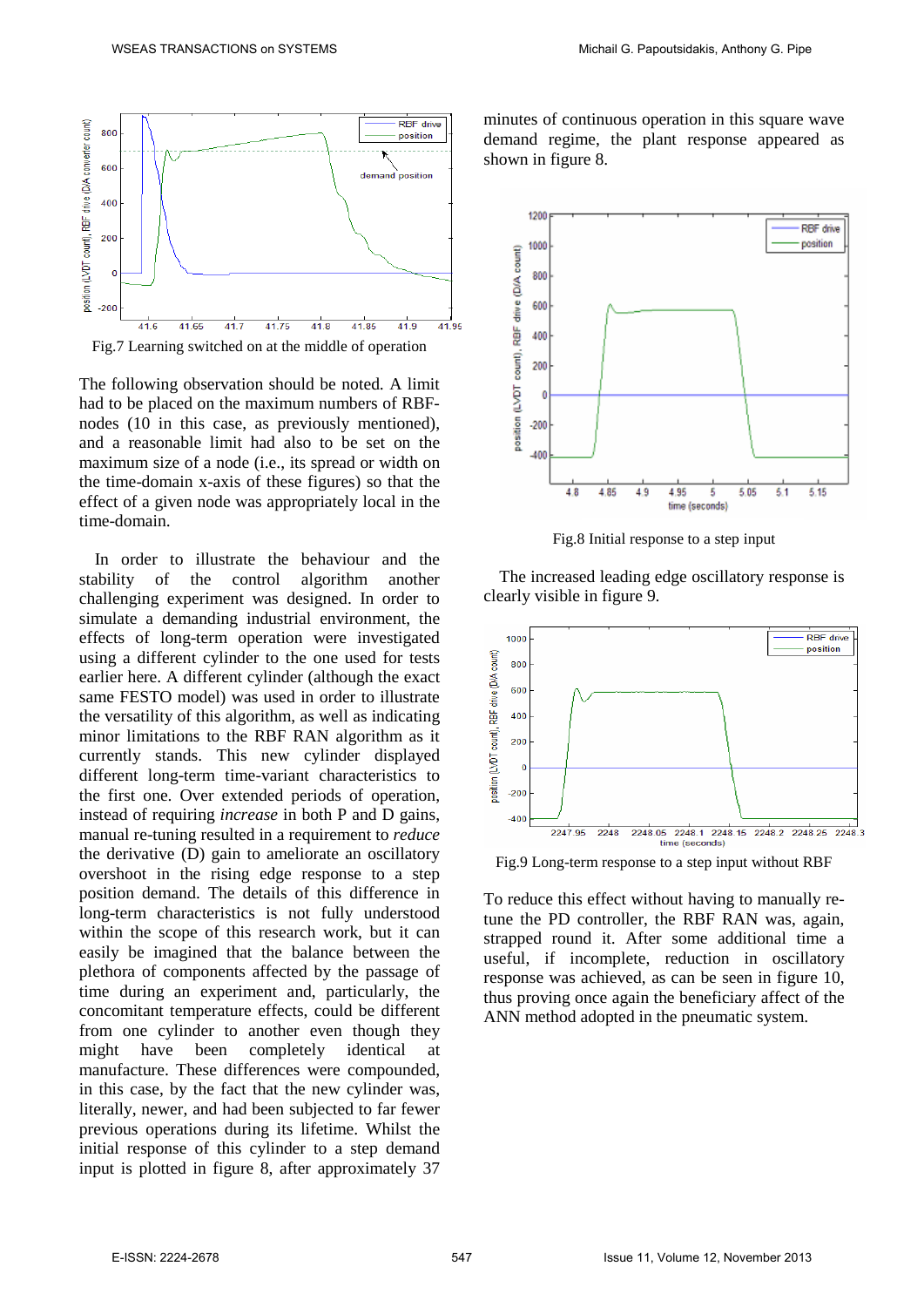

Fig.10 Long-term response to a step input with RBF on

However, it should be noted here, that to allow the RBF ANN to respond appropriately to this localised effect, the size (i.e., spread or width) of the RBFnodes had to be reduced below that used in the first experiment above. Although this is not a problem in itself, it prompts the notion that a mature version of this algorithm would not only be able to place many more neurons across the temporal domain, but also be able to change the size of, and distance between, neurons dynamically to suit a given error scenario that it is meant to have an effect on. These modifications would be required for an 'industry ready' solution, but are beyond the scope of this research work. Indeed, it can be seen from figure 10, that the '10-neuron limit' already restricts the appropriateness of the RBF drive signal in attempting to correct for the oscillatory leading edge error; its response is too coarsely grained for the frequency of oscillation. What is really needed is an array of smaller and closer packed RBF-nodes in the region immediately preceding the oscillatory response but when this was attempted, 10 neurons was simply an insufficient number to cover the whole area of concern in the leading edge of the waveform.

### **4 Conclusion**

A pneumatic position system is considered to be a critical piece of equipment in various fields of application. In modern industry, pneumatics has a significant role in many robotic applications, despite the high complexity and the nonlinearities that these systems introduce. In this research project, an overall understanding of the dynamics of such a system during execution of the task of position control was developed. At the same time, a significant "branch" of the modern intelligent control methods, the on-line learning neural network control, was applied to a pneumatic positioning system. As a quick review of ANN implementation in a real pneumatic positioning rig, it can be recorded that the power of this approach, for correcting the long-term time variant characteristics of this plant, is highlighted in this paper. The stability of the system is ensured, and there is no need for manual re-tuning of the controller over long-term operation, like classical control approaches. The purely 'measured error-based' approach adopted in the on-line learning Radial Basis Function method would not suffer from any of problems like re-tuning and would seem, therefore, to be the approach holding the most promise. With all the above details of the control methods applied to the system, the basic conclusion is that the RBF Neural network control approaches form a robust set of solutions that conform well to the aims of this research project. This last outcome means that the abstract hypothesis of whether or not this method would be beneficiary to the system is upheld.

## **5 Further Research Work**

A successfully controlled pneumatic actuator could be an excellent part of any mechanical system as a force generator or movement and transport element. A deeper investigation of the dynamics of the system, incorporating the effects of temperature and energy losses, would allow more precise data to be included as separated parameters in the control algorithm. It was verified experimentally that internal time-variance due to temperature changes and load influences, are major factors that must be taken fully into account in devising a robust controller, and it would be beneficial to include them as inputs to the system. Depending on the requirements of the application of the pneumatic actuator, another controller input could be air pressure changes, detected by using appropriate air pressure sensors. These additional parameters would help the researcher to design a robust and variably compliant positioning system, providing a wider range of applications. However, perhaps even more worthy of attention is the control of a pneumatic system with more than one actuator operating together, at the same time. In fact, it is intended that this is where this research will finally lead, as an extension to this paper work. The development of a combinational actuator circuit, which will control all degrees of freedom of a robotic arm, is the final and most challenging further research work that, it is hoped, will be undertaken in the near future.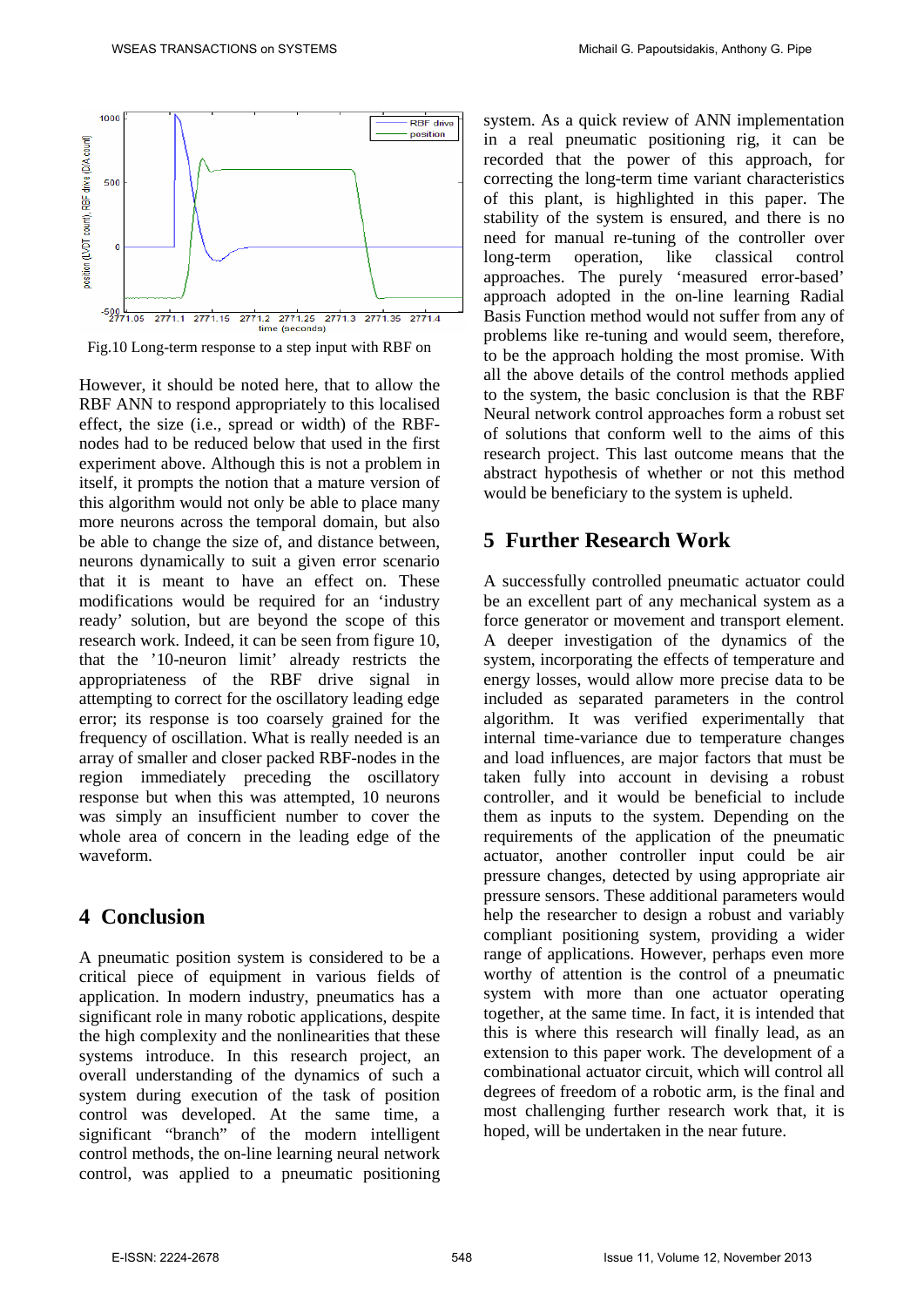*References:*

- [1] C.H Chen, "Fuzzy Logic and Neural Network Handbook", *Mc Graw-Hill Education*, 1996.
- [2] Juan R. Rabunal, Julian Dorado, "Artificial Neural Networks in Real Life Applications", *Idea Group Publishing*, 2006.
- [3] Libor Pekar and Filippo Neri, "An Introduction to the Special Issue on Advanced Control Methods: Theory and Application", WSEAS Transactions on Systems, issue 6, vol. 12, June 2013
- [4] L.P.J. Veelenturf, "Analysis and Applications of Artificial Neural Networks" *Prentice Hall International,* 1995.
- [5] Michael A. Arbib, "The Handbook of Brain Theory and Neural Networks", *THE MIT PRESS*, Second Edition, 2003.
- [6] Neri F., "Empirical Investigation of Word-Of-Mouth phenomena in Markets: a Software Agent Approach", WSEAS Transactions on Computers, WSEAS Press (Wisconsin, USA), issue 8, vol.4, pp.487-994
- [7] Lubomir Macku and David Samek, "Two Step, PID And Model Predictive Control Using Artificial Neural Network Applied On Semi-Batch Reactor" WSEAS Transactions on Systems, issue 10, vol.9, October 2010
- [8] Mousa AL-Akhras and Maha Saadeh, "Automatic Valuation of Jordanian Estates Using a Genetically-Optimised Artificial Neural Network Approach" WSEAS Transactions on Systems, issue 8, vol.9, August 2010
- [9] Yunquan Ke and Chunfang Miao, "Stability Analysis of BAM Neural Networks with Inertial Term and Time Delay", WSEAS Transactions on Systems, issue 12, vol.10, December 2011
- [10] Hassen Mekki and Mohamed Chtourou, "Variable Structure Neural Networks for Real Time Approximation of Continuous Time Dynamical Systems Using Evolutionary Artificial Fields", WSEAS Transactions on Systems, issue 2, vol.11, February 2012
- [11] Martin Anthony, Peter Bartlett, "Neural Network Learning: Theoretical Foundations", *Cambridge University Press*, 1999
- [12] Alexander Lenz, Anthony G. Pipe, "A Dynamically Sized Radial Basis Function Neural Network for Joint Control of a PUMA 500 Manipulator", *IEEE International Symposium of Intelligent Control*, Houston, Texas, October 5-8, 2003
- [13] M. Papoutsidakis, [A.Pipe](https://www.researchgate.net/researcher/2035541348_APipe/) and [G.Chamilothoris,](https://www.researchgate.net/researcher/2035551681_GChamilothoris/) ["Supervised Learning Method of Neural](https://www.researchgate.net/publication/258257855_Supervised_Learning_Method_of_Neural_Networks_in_a_Non-linear_and_Time_Depended_Control_Process?ev=prf_pub)  [Networks in a Non-linear and Time Depended](https://www.researchgate.net/publication/258257855_Supervised_Learning_Method_of_Neural_Networks_in_a_Non-linear_and_Time_Depended_Control_Process?ev=prf_pub)

[Control Process"](https://www.researchgate.net/publication/258257855_Supervised_Learning_Method_of_Neural_Networks_in_a_Non-linear_and_Time_Depended_Control_Process?ev=prf_pub), 21st Mediterranean Conference on Control and Automation, June 2013, Chania, Greece

- [14] Jin Y, Pipe A.G., Winfield A., "Stable Neural Network Control for Manipulators", *IEEE Journal of Intelligent Systems Engineering*, 1993, pp213-222.
- [15] Lewis F.W., Jagannathan S., Yesildirek A, 1999, "Neural Network Control of Robot Manipulators and Non-linear Systems", *Taylor & Francis Books*.
- [16] Wang Qi Tao Qian Hou Linqi Cai Hegao, "Online Learning Neural Network Controller for Pneumatic Robot Position Control*", 0-7803- 4778-1, IEEE*, 1998.
- [17] Kale Harbick, Gaurav S. Sukhatme, "Speed Control of a Pneumatic Monopod using a Neural Network", *Tech. Rep. IRIS-02-41, Institute for Robotics and Intelligent System*s, USC, 2002.
- [18] Gi Sang Choi, Han Koo Lee, Gi Heung Choi, "A Study on Tracking Position Control of Pneumatic Actuators Using Neural Network", *0-7803-4503-7, IEEE*, 1998.
- [19] T. Hesselroth, K. Sarkar, P. van der Smagt, K.Schulten, "Neural Network Control of a Pneumatic Robot Arm*", IEEE Transactions on Systems, Man, and Cybernetics*, vol 24, No 1, 1994.
- [20] Y.J. Liu, X.Z. Kong, Z.W.Li, "Pneumatic Proportional Position Control System Based on Neural Networks", *Trans, Tech Publications, Switzerland*, 2004.
- [21] K.K. Ahn, D.C Thanh, "Nonlinear PID Control to Improve the Control Performance of the Pneumatic Artificial Muscle Manipulator Using Neural Network", *Journal of Mechanical Science and Technology*, vol. 19, No1, pp. 106- 115, 2005.
- [22] Papoutsidakis M.G., Chamilothoris G.E, F. Dailami, N. Larsen and A.G. Pipe, «Accurate Control of a Pneumatic System Using an Innovative Fuzzy Gain-Scheduling Pattern», *International Conference on System Science and Engineering*, Budapest, Hungary, October 2005.
- [23] M. Papoutsidakis, [C.Alafodimos](https://www.researchgate.net/researcher/2035540641_CAlafodimos/) and [A.Pipe,](https://www.researchgate.net/researcher/2035541348_APipe/) ["A Collaborative PID and Intelligent Control](https://www.researchgate.net/publication/258257506_A_Collaborative_PID_and_Intelligent_Control_Method_for_a_Nonlinear_Positioning_System_in_Simulation?ev=prf_pub)  [Method for a Nonlinear Positioning System in](https://www.researchgate.net/publication/258257506_A_Collaborative_PID_and_Intelligent_Control_Method_for_a_Nonlinear_Positioning_System_in_Simulation?ev=prf_pub)  [Simulation"](https://www.researchgate.net/publication/258257506_A_Collaborative_PID_and_Intelligent_Control_Method_for_a_Nonlinear_Positioning_System_in_Simulation?ev=prf_pub), the 2012 IEEE International Conference on Control Applications (CCA), October 2012, Dubrovnik, Croatia